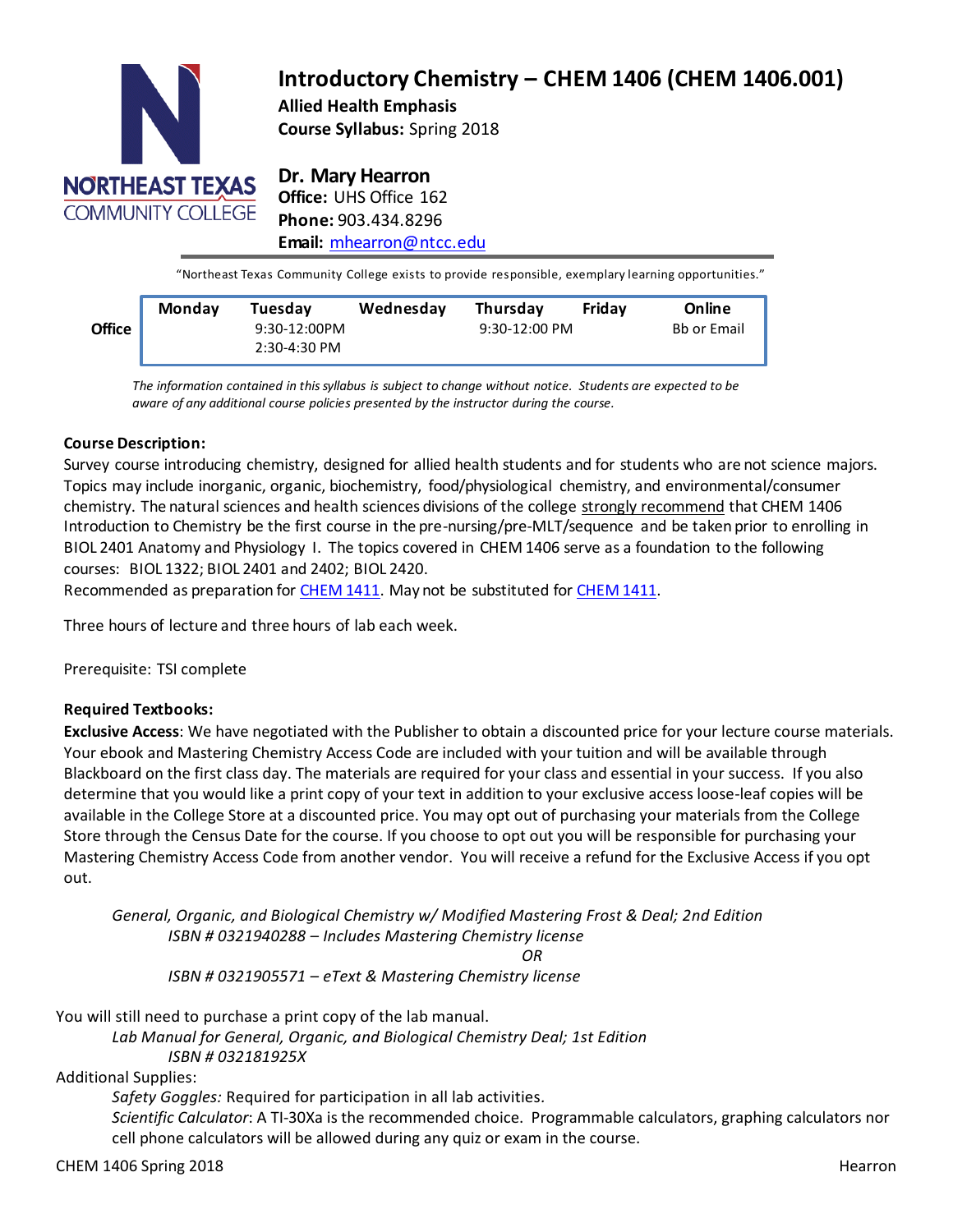## **Student Learning Outcomes:** Students will:

- 1. Develop a familiarity with the metric system and demonstrate the ability to carry out conversion problems, including dosage, nutritional, and temperature conversions; and demonstrate an understanding of atomic theory, and be able to use the octet rule and VSEPR theory to predict chemical formulas and structures.
- 2. Be able to use simple chemical nomenclature, write and balance chemical equations, recognize reaction types and understand the factors that influence reaction rate.
- 3. Be able to work simple gas law problems; and gain an understanding of concepts associated with solutions such as electrolytes and nonelectrolytes, solubility and equivalents, and acids and bases.
- 4. Be able to distinguish organic and inorganic compounds, identify functional groups and distinguish and identify isomers.
- 5. Be able to understand the structure and metabolic activity of carbohydrates, lipids, proteins and nucleic acids.
- 6. Use basic apparatus and apply experimental methodologies used in the chemistry laboratory.
- 7. Demonstrate safe and proper handling of laboratory equipment and chemicals.
- 8. Conduct basic laboratory experiments with proper laboratory techniques.
- 9. Working in teams of two, demonstrate use of critical thinking and scientific problem-solving skills in the laboratory including the ability to carry out experiments in a safe and efficient manner. Laboratory reports will be used to test the ability of students to work in teams and to interpret and to communicate results effectively in writing.

#### **Lectures & Discussions:**

- Week 1: Chemistry Basics
- Week 2: Chemistry Basics
- Week 3: Atoms & Radioactivity
- Week 4: Compounds
- Week 5: Compounds
- Week 6: Organic Compounds
- Week 7: Organic Compounds & Chemical Reactions
- Week 8: Chemical Reactions
- Week 9: Carbohydrates
- Week 10: State Changes, Solubility & Lipids
- Week 11: Solution Chemistry
- Week 12: Solution Chemistry & Acids and Bases
- Week 13: Acids & Bases
- Week 14: Proteins
- Week 15: Proteins
- Week 15: FINAL EXAM

## **Evaluation/Grading Policy:**

|                                               |       | <b>Grading Scale</b> |  |
|-----------------------------------------------|-------|----------------------|--|
| 40% Regular Exams                             | $A =$ | $100 - 90\%$         |  |
| 25% Laboratory                                |       | $B = 89 - 80\%$      |  |
| 20% Final Exam                                |       | $C = 79 - 70\%$      |  |
| 15% Assignments*, Attendance, & Participation | $D =$ | 69 – 60%             |  |
| 100% Total                                    | $F =$ | <59%                 |  |

\* Assignments include anything assigned by me including, but not limited to, quizzes, homework, problem sets, and Mastering Chemistry assignments.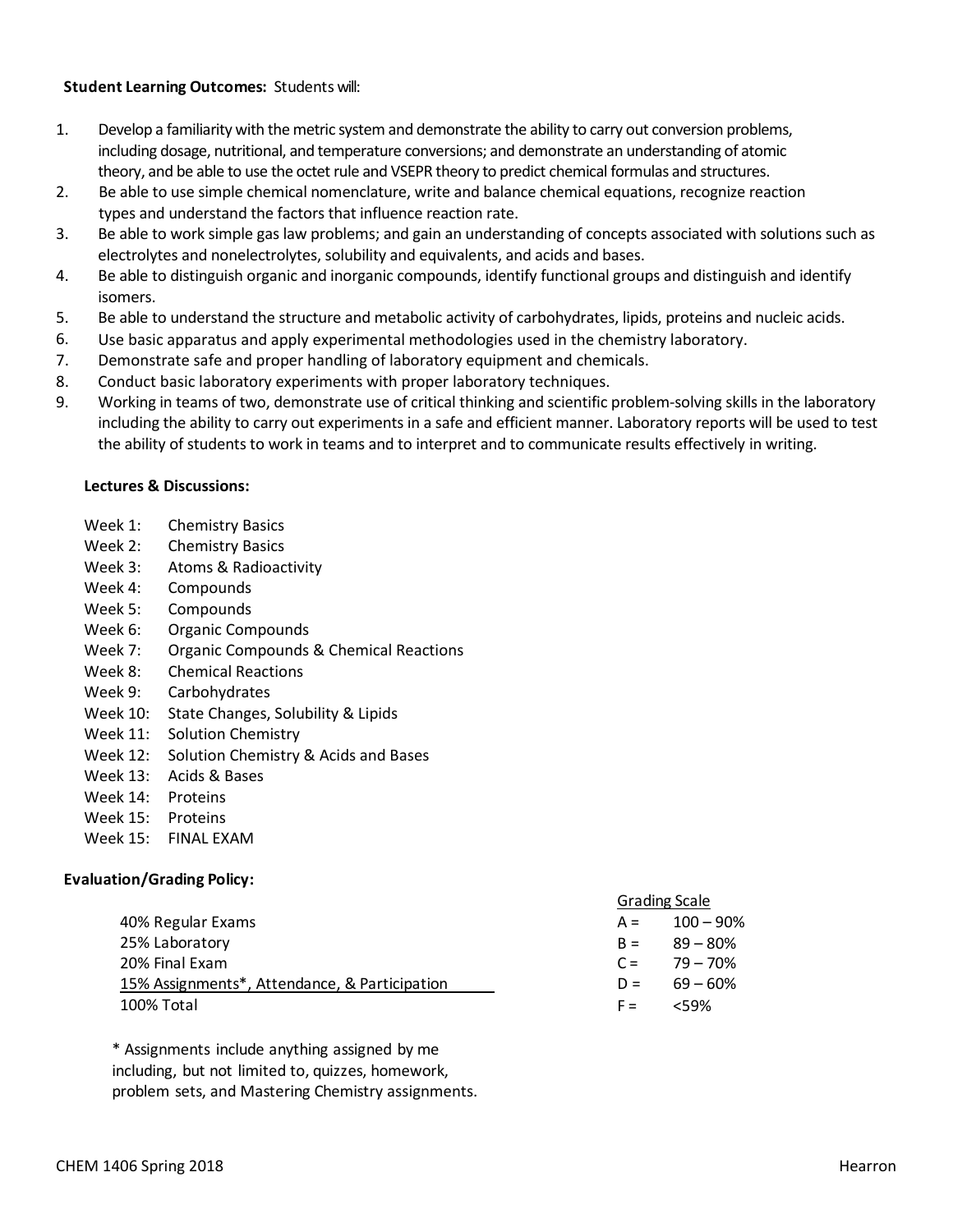#### **Exams:**

Four regular exams will be given during the term on the dates found on the posted lecture schedule. There will be no make-up exams for missed exams without authorization before the exam date.

You will need a reliable scientific calculator for exams and quizzes. Programmable calculators, graphing calculators and cell phone calculators are not allowed. Sharing calculators will not be permitted.

All work that is submitted for grading must be **neat and legible**. Any work that is illegible will not be graded.

There will be a **comprehensive FinalExam** on **Monday, May 7th at 11:00 AM**.

## **Quizzes and Assignments:**

A quiz may be given at the beginning of lectures. Students who are late for class will not be allowed to take a quiz and will be assigned a grade of zero.

Assignments throughout this course may include problems from the text, handouts from class, and/or Mastering Chemistry assignments.

## **Laboratory Experiments:**

There will be at least 12 experiments performed during the laboratory periods and a lab practical over the course of the term. Any experiments not completed and turned in will receive a grade ofzero. A total of 8 experiments must be completed and receive a non-zero grade in order to pass this course. A schedule of experiments will be provided as a separate handout. There is no make-up lab for missed experiments. More detail about the laboratory portion of the course can be found in the laboratory syllabus.

## **Other Course Requirements:**

Purchase of a simple, scientific calculator is required. You must bring a calculator with you to every class period. Use of graphing calculators, programmable calculators, calculators withextensive memories, and cell phone calculators are not allowed on quizzes or exams. Sharing calculators is not permitted. Purchase of a three ring binder for storing handouts, quizzes, and homework is recommended. Approved safety goggles must be purchased for laboratory. These are available in the NTCC bookstore, an online source, or a local medical supply.

## **Student Responsibilities/Expectations:**

Like all colleges, Northeast TexasCommunity College strives to be a "community of scholars." Please remember that you and all of the students in this class are pursuing very important goals in your lives. As human beings and as scholars, I expect every student to be courteous and considerate toward other students throughout the lecture and laboratory portions of this course.

As your instructor, I will attend all classes on time and prepared to teachwhat you are expected to learn each day. I will make a conscientious effort each class period to teach to the best of my ability and to provide you with clear, wellorganized explanations of class material. I care deeply about your learning experience and your success in this course. However, that ultimate success does depend largely on you. Your success can be maximized and your potential achieved by making a commitment to meet the following classroom expectations:

- a) Attend ALL classes physically and mentally. Wherever you are, be all there.
- b) Be on time for class. Attitude is not everything but it is very important. Remain in class for the entire instructional period.
- c) Be an active learner participate in class. Be attentive, answer questions, and ask questions. Smile, be interested, and act as if you care. (OK, I'll admit that occasionally things get a little boring; work through